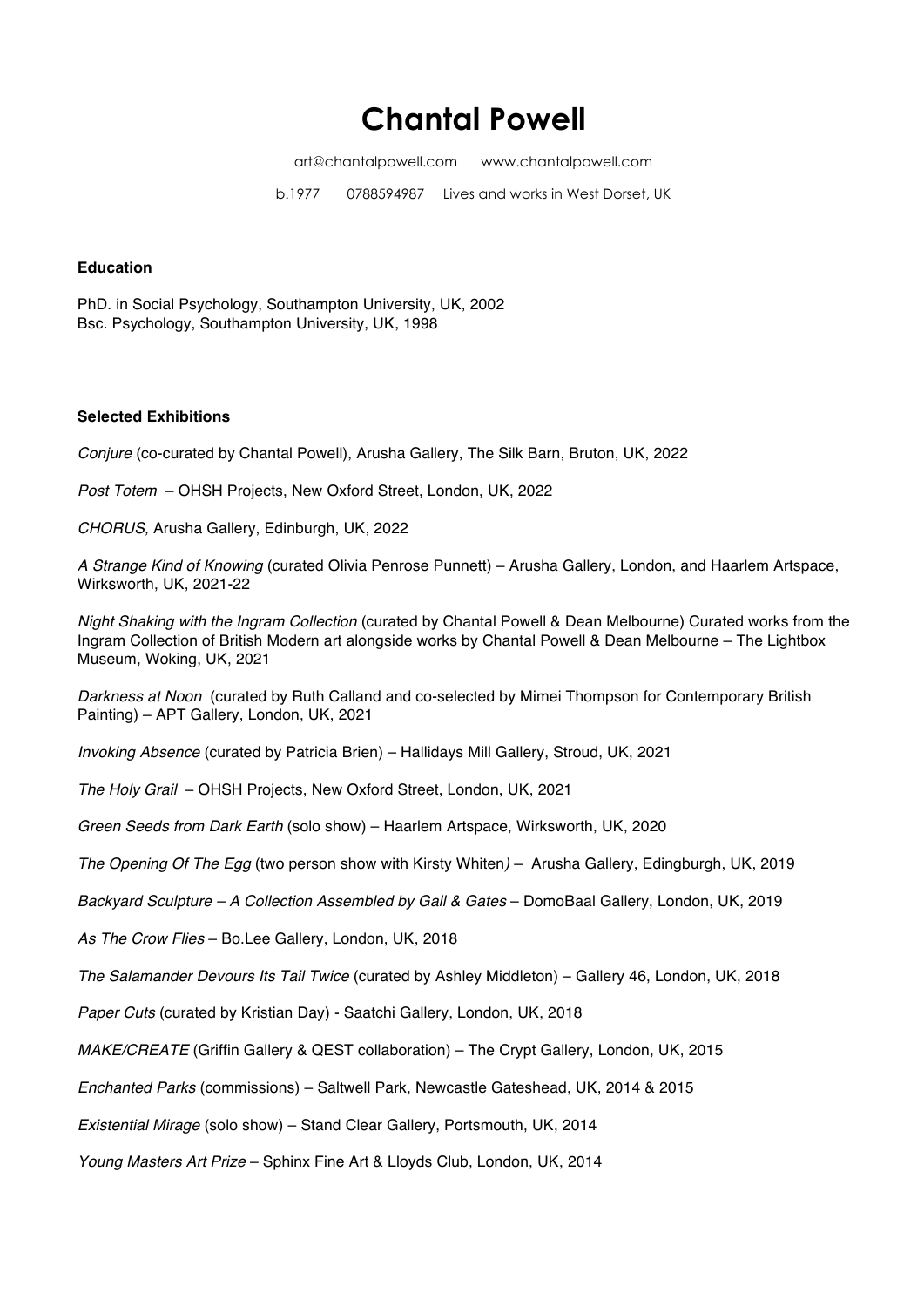*Victoriana: The Art Of Revival* – The Guildhall Art Gallery (curated by Sonia Solicari. Exhibiting artists included Paula Rego, Mat Collishaw, Grayson Perry, Jack & Dinos Chapman), London, UK, 2013

*Room Of Wonder* – Newcastle Museum and Art Gallery, Staffordshire, UK, 2013

*Cave* – Aspex Gallery, Portsmouth, UK, 2013

*Burning Bright* (curated by Rebecca Wilson in conjunction with Saatchi Gallery & Hyatt Regency) – Hyatt Regency, London, UK, 2013

*Unnatural, Natural History* (curated by Coates and Scarry) - Royal West Academy, Bristol, UK, 2012

*London Calling* – Orange County Centre of Contemporary Art Museum, California, US, 2012

*Imprint* (curated by Francesca Goodwin) – Serpentine Gallery's Centre Of Possible Studies, London, UK, 2012

*Afternoon Tea At The 54th Venice Biennale* – WW Gallery, Venice, IT, 2011

*The Fall Of The Majestic Elk* (two person show with Dean Melbourne) – Wolverhampton Art Gallery, Wolverhampton, UK, 2011

*FLAGSTOP* – South Bay Lexus, Los Angeles, US, 2011

*Time* – WW Gallery, London, UK, 2010

*Traces and Testament* (solo show) – Westbourne Grove Church Artspace, London, UK, 2010

*The National Open Art Competition* – Minerva Gallery, Chichester, UK, 2010

*Recollection* – Chapel Gallery, Lancashire, UK, 2010

*Travelling Light* – WW Gallery, London and toured to 53rd Venice Biennale, UK & IT, 2009

*Cork Street Open Exhibition* – Cork Street Gallery, London, UK, 2009

*Open Show 09* – *Surface Gallery,* Nottingham, UK, 2009

*ReOpen* – KUBE Gallery, Poole, UK, 2009

#### **Curation**

*Conjure* - Arusha Gallery, Silk Barn, Bruton, UK, 2022

*Night Shaking with the Ingram Collection* (co-curated with Dean Melbourne) - The Lightbox Museum, Woking, UK 2021

*Hogchester Arts Summer Exhibition* – Hogchester Arts, West Dorset, UK 2019

# **Awards & Residencies**

2022 *CoverMill Residency,* The Netherlands 2022 *a-n Professional Development Bursary*